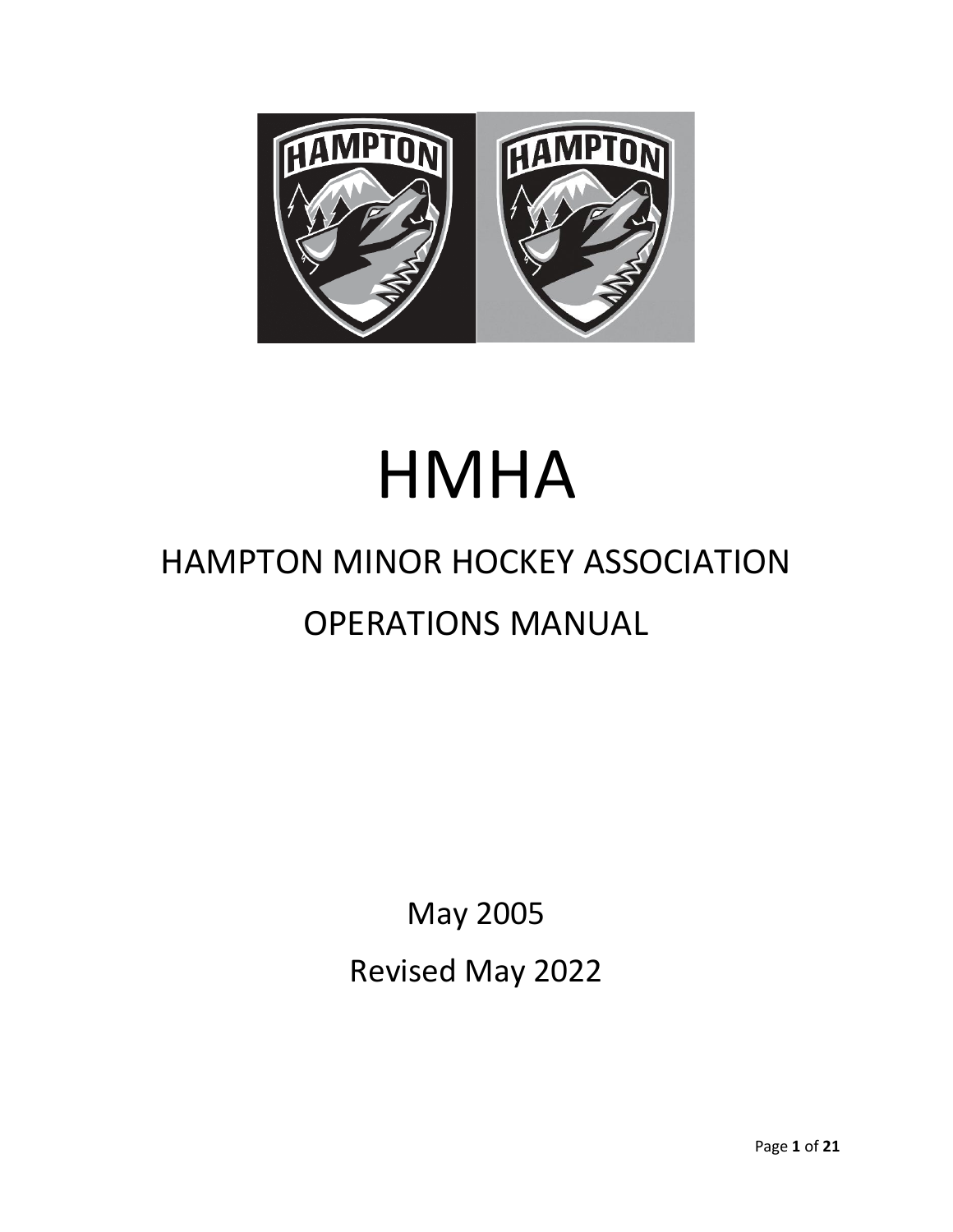## TABLE OF CONTENTS

#### **RULES, DUTIES AND REGULATIONS**

| Amendments                                         |
|----------------------------------------------------|
| Director of Ice Scheduling                         |
| Registrar                                          |
| <b>Equipment Room</b>                              |
| Director of Equipment Management                   |
| <b>HMHA Equipment</b>                              |
| <b>Director of Technical Services</b>              |
| <b>Player Affiliation</b>                          |
| <b>Playing Rules</b>                               |
| <b>Director of Public Relations</b>                |
| Director of Officials (Referee-in-Chief)           |
| <b>Officials</b>                                   |
| <b>Team Sponsors</b>                               |
| <b>Team Officials</b>                              |
| <b>Minor Officials</b>                             |
| General Rules of Operation, Conduct and Discipline |
| Membership                                         |
| <b>Coaches Selection</b>                           |
| <b>Team Selection Process</b>                      |
| <b>Player Grouping (Team Selection Process)</b>    |
| <b>Player Movement Between Divisions</b>           |
| Tournaments                                        |
| Ice Utilization Policy                             |
| <b>Fundraising Policy</b>                          |
| <b>Bereavement Policy</b>                          |
| Zero Tolerance                                     |
| <b>HMHA Complaint Policy</b>                       |
|                                                    |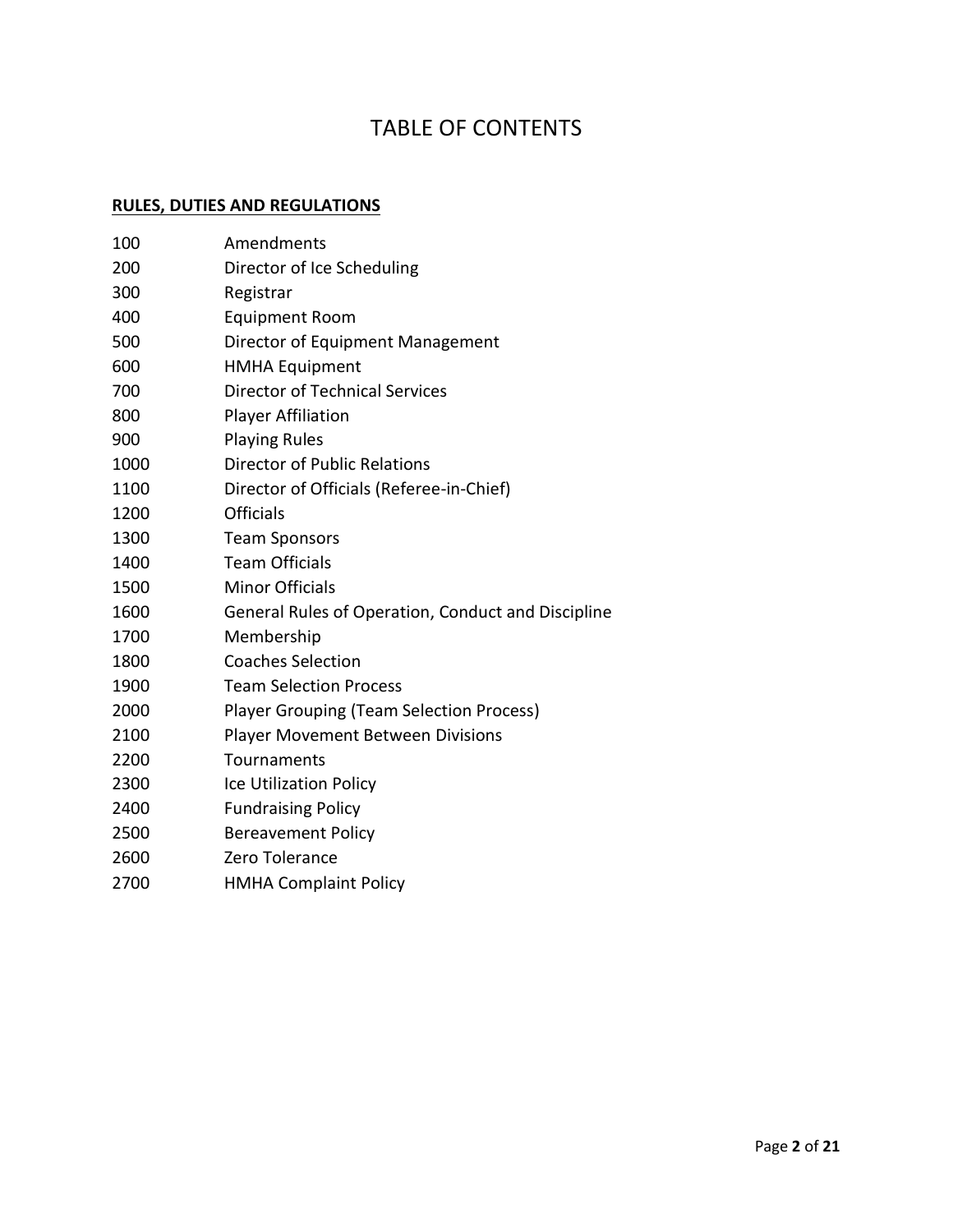### **RULES, DUTIES, AND REGULATIONS OF THE HMHA**

#### **100 Amendments**

HMHA Rules, Duties, and Regulations (RD&R) can be amended at any monthly Board of Directors meeting. Any HMHA member can submit notices of motion. Notice of an amendment proposal to the operations manual shall be given to the secretary in writing at least 14 days prior to the monthly board meeting. All proposed amendments require 50 percent plus one majority of voting Board members.

#### **200 Duties of the Director of Ice Scheduling**

201 The Director of Ice Scheduling (hereinafter referred to as `Ice Scheduler`) shall work with SNBMHL Scheduler in preparing the League Schedule.

202 He shall schedule games issued by the Master schedules of Southern New Brunswick Minor Hockey League, Central Midget League, NB Junior League, Female hockey and also schedule TBA games, playoff games and rescheduled games cancelled due to tournaments or inclement weather.

203 The Ice Scheduler shall distribute practice times to HMHA teams on a fair and equitable basis over the course of the year, taking into consideration the times for different levels of competition as per association guidelines.

204 He shall contact the Referee Scheduler with scheduled game times.

205 He shall manage calls/emails from coaches, team managers and coordinators inquiring for extra ice time or to change practice times and coordinate change of ice times with other ice users.

206 He shall prepare and maintain records of all ice obtained and allocated.

207 He shall present a monthly report at each Board meeting and shall prepare a year end statement for HMHA President for the Annual General Meeting.

#### **300 Duties of the Registrar**

301 The Registrar shall be responsible for preparing, organizing, coordinating and administering membership for hockey on the date(s) and in the manner decided on by the HMHA Board of Directors, in compliance with the HNB rules.

302 He shall prepare and maintain records for individual player membership and inform the Treasurer of any changes. These records shall include full names of players, names of parents or guardians, birth date, address, postal code, telephone number, NB Medicare number and email address.

303 He shall register and maintain the membership of all Coaches and helpers (including full name, address, postal code) and level of certification to be passed on to the Technical Director. Registrar will keep ongoing records of all volunteers with training accomplishments including expiring dates. Must keep criminal record check and the vulnerable record check updated and recorded in the Hockey Canada Registry (HCR).

304 He shall ensure that the membership of all players, coaches, helpers, executive and volunteers shall be updated in HNB Hockey Management Software (including full names of players, names of parents or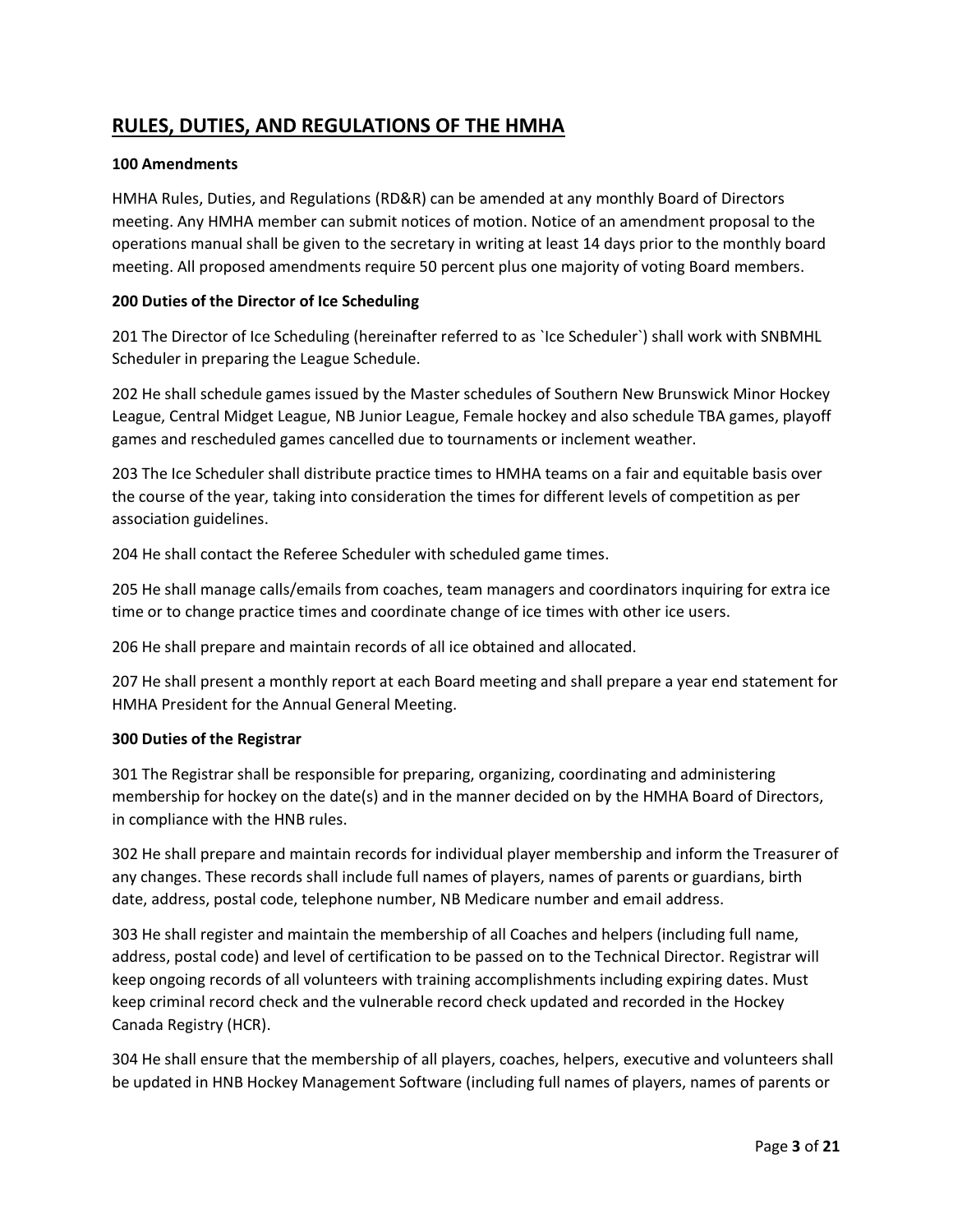guardians, birth date, address, postal code, telephone number, NB Medicare number, email address and division, or position).

305 He shall prepare player lists when teams have been selected for distribution by Division to Coaches/Managers.

306 He shall make adjustment to these lists on an ongoing basis whenever necessary. All rosters must be signed and in the hands of our District Director by December 1st for first approval, December 20th for final approval.

307 He shall inform the Board of Directors of any irregularities with regard to a registered player such as residency status, releases and/or transfers not in order, carding problems, etc.

308 He shall collect Membership fees at the rates established by the HMHA executive, and turn over all monies to the Treasurer for receipting. Discuss with the Treasurer if arrangements need to be made for funding.

309 Should a player decide to quit, the registrar shall return only those fees described in 2206. All requests for refunds will be forwarded to the registrar and will inform the amount to be issued to the Treasurer.

#### **400 Equipment Room**

401 The Equipment Room shall be maintained and operated by the Director of Equipment Management (hereinafter referred to as the "Equipment Manager") of HMHA.

402 All equipment in this room shall be on inventory, a copy of which shall be made available in the HMHA office.

403 All inventoried equipment in the equipment room and the Minor Hockey office shall be insured.

404 The Equipment Manager, the HMHA President, and the rink attendants only, shall hold a key to the Equipment Room.

405 All HMHA equipment not in use shall be stored in the equipment room.

#### **500 Director of Equipment Management (Equipment Manager)**

501 The Equipment Manager shall be responsible for all HMHA equipment and keeper of the equipment sign out forms.

502 He shall maintain records and inventory lists of all HMHA equipment.

503 He shall carry out an inventory check at the end of each playing year after all equipment has been returned and the copy of the document shall be forwarded to the President.

504 He shall be responsible for repairs and maintenance of all equipment in his care.

505 He shall instruct those signing out equipment in the following:

a) The proper care and maintenance of such equipment.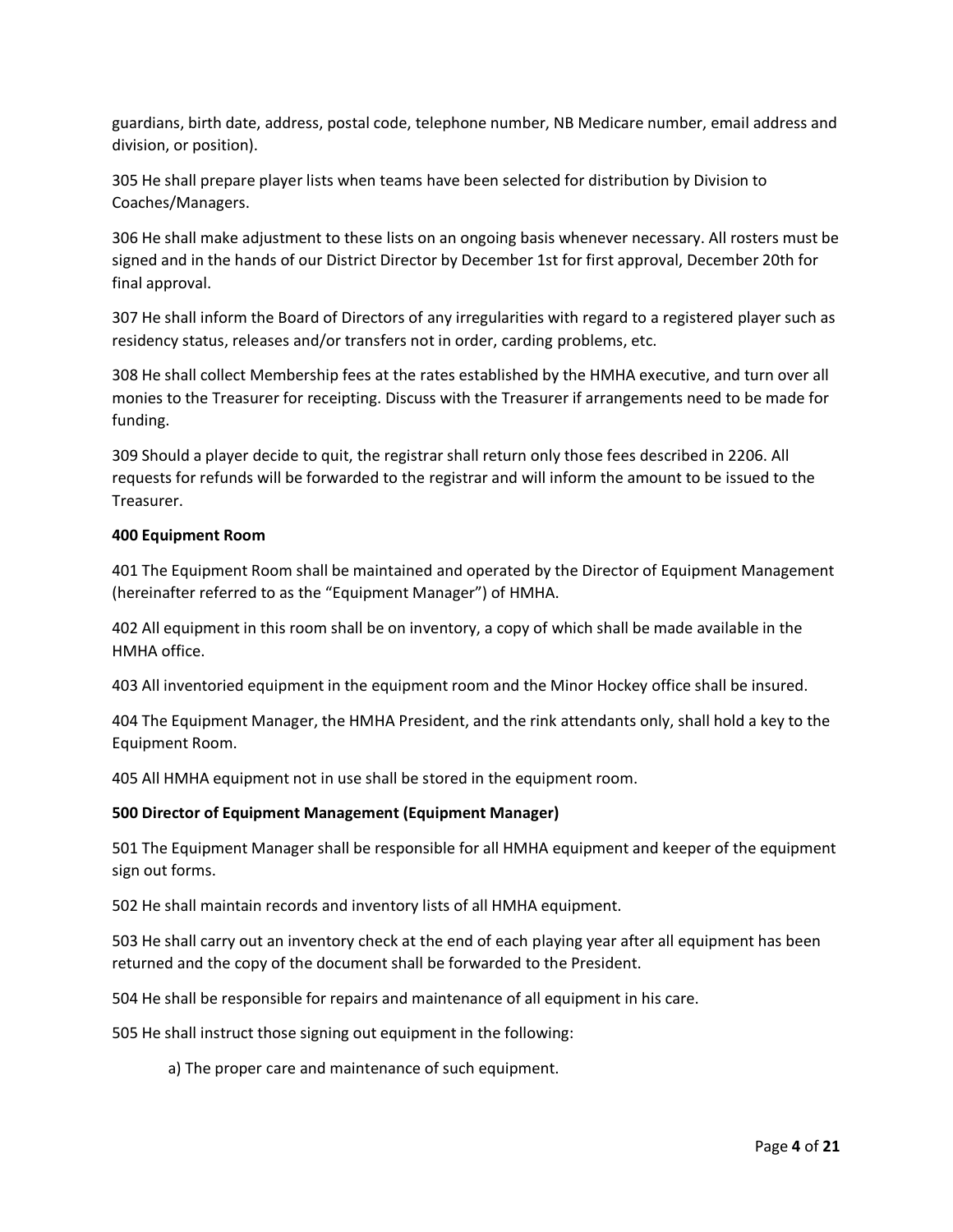b) That jerseys should be carried in a garment bag and not with skates, which may cause damage.

c) That the equipment should be returned as soon as possible if in need of repairs.

d) That the equipment is to be used only for authorized and supervised HMHA activities.

e) That it may be taken away if used for other purposes or abused.

f) That once it is signed out, the equipment is solely the responsibility of the adult member of the HMHA who signed for it and that he will be held responsible for any loss of or damage to it.

g) That any equipment that is unreasonably damaged or not returned at the end of the playing year, will be charged a replacement cost to the adult member who signed for the equipment, at the time he is requested to turn in said equipment.

h) That all equipment must be returned immediately after the end of the playing year.

i) That no HMHA equipment shall be loaned or rented to third parties unless approved by the equipment manager.

j) That he/she understands and shall agree to the above terms and instructions.

506 He shall place a non-removable identification number on each piece of HMHA equipment.

507 He shall prepare lists of old equipment and present this to the Executive for decision on disposal.

508 He shall prepare lists of needed equipment and also solicit tenders from dealers.

509 He shall, upon approval from the Executive, purchase new equipment, whether for replacement or to add to the inventory.

510 He shall report all items of HMHA equipment which are reported lost, damaged or stolen to the HMHA Executive immediately.

#### **600 HMHA Equipment**

601 All equipment owned by HMHA shall be for the use of HMHA registered players and HMHA members only.

602 For the winter season, equipment shall be signed out after the tryouts, although temporary issues may be signed out to goalies for the tryouts.

603 All equipment shall be returned immediately after the end of the winter playing season when an inventory shall be done.

604 Any goalie equipment borrowed for hockey schools out of hockey season must be signed out for a specified period of time.

#### **700 Director of Technical Services (Technical Director)**

701 The Technical Director (TD) will be an Executive Member of the Board.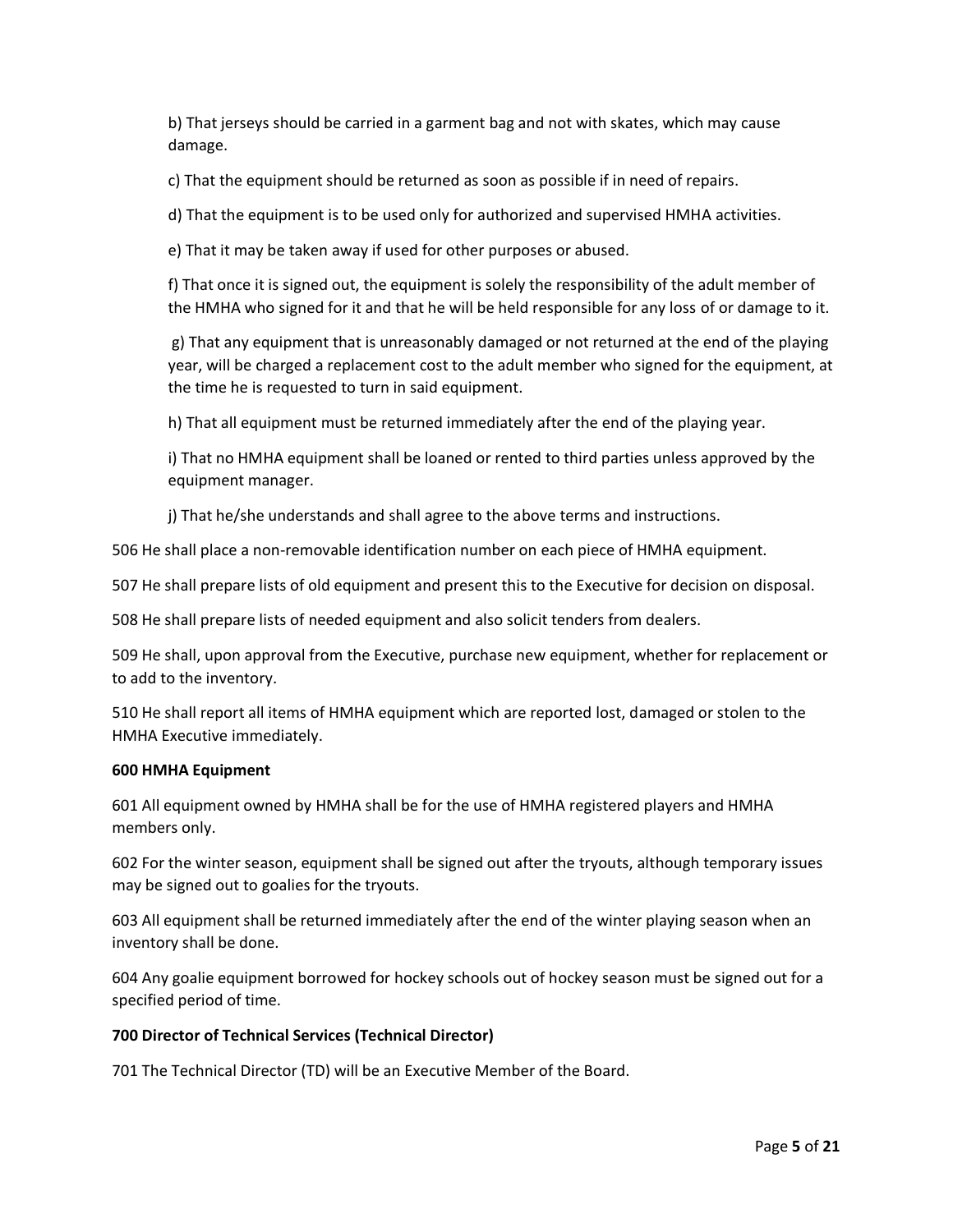702 He will be responsible to the Executive for insuring that technical aspects of hockey rules and regulations are communicated to all team managers, coaches and officials.

703 He will serve as liaison with the Referee in Chief.

704 He will ensure the availability of competent coaches for all levels of HMHA's operation.

705 The Technical Director will make every effort to educate the members of HMHA on the importance of Safety Education and Risk Management.

706 The Technical Director will notify coaches of Initiation Program and National Coaching Certification Program clinics, National Safety Program, ensuring that clinic dates are publicized well in advance.

707 The Technical Director will work with the Coordinators to encourage coaches to expand their coaching capability and performance.

708 The Technical Director will select rink-coaching assistants to provide assistance in training coaches and evaluating coaches' performances, and when appropriate, discuss performance directly with coaches who are not following their responsibilities.

709 The Technical Director will set up and maintain a system for evaluation of coach's performance and will record their training accomplishments.

710 The Technical Director will develop and administer an ongoing program, which grants recognition to deserving coaches, assistant coaches and team managers.

711 The Technical Director will chair the Team Selection Committee and Coach Selection Committee.

712 The Technical Director will, before the first scheduled player evaluation ice time, schedule a meeting with the President, Vice President and Coordinators to clearly define the evaluation process, the role each person plays, and gather input and support from all present. The Technical Director will enforce the philosophy that "once chosen, the player remains on the team".

713 The Technical Director will ensure coaches are aware of how players are notified of player cuts. It is suggested that the coach get the consensus of each division if they would prefer Team list posted, an interview or a phone call.

714 The Technical Director and Division Coordinator, in consultation with Recreational League Coaches, will/shall divide the remaining players into Recreational League teams, trying as much as possible to end up with evenly balanced teams.

715 He is responsible to chair the Coaches' Meeting informing coaches of:

- a) HMHA Aims and Objectives
- b) Rules, Conduct and Discipline
- c) Safety Education and Risk Management (Respect in Sport)
- d) Principle of FAIR PLAY
- e) Review Coaches Guidelines and Manual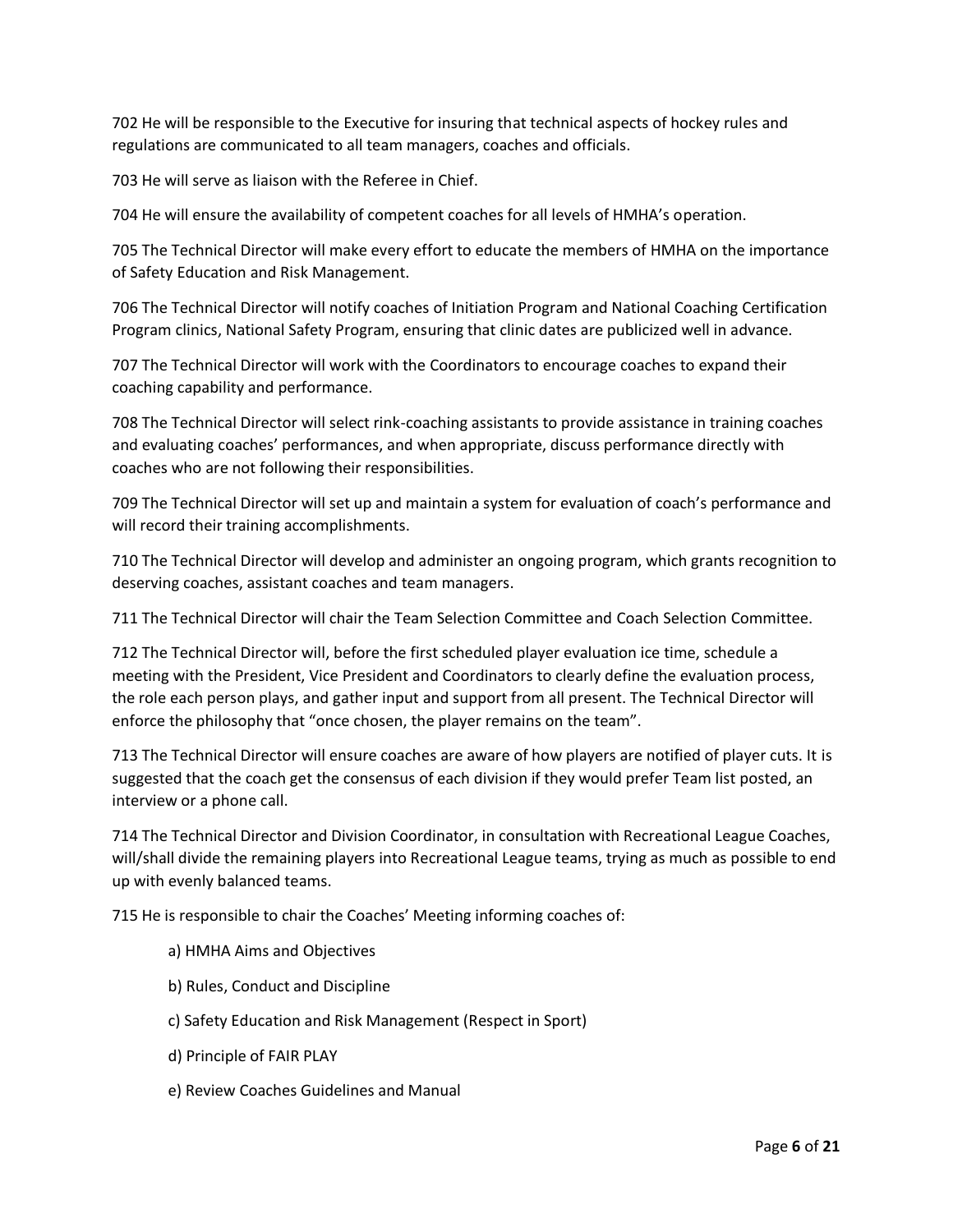- f) Code of Ethics (Rink Talk)
- g) HMHA Player shifts philosophy
- h) HNB Sanctioning Guidelines
- i) Concussion management cards
- j) "Safety for All" manual
- k) Travel Permits, etc.

716 He shall ensure that coaches receive in writing the objectives of HMHA and that special emphasis be placed on the principle of FAIR PLAY including "equal ice time" and "fun and recreation".

717 He shall be responsible for maintaining and updating the audio/visual and coaching manuals for training aids. This shall include maintaining an inventory and loaning record. A complete list of all audio/visual training aids, as well as any other pertinent training material, is to be made available to the HMHA coaches during the hockey season.

718 The number of players per team and number of teams in each division will be based on the number of registered players. The Technical Director, President and coaches will decide in which category each team will play based on the HNB Provincial Guideline classification.

#### **800 Player Affiliation**

801 Affiliation privileges shall be applicable for all divisions of Atom and above.

802 All affiliate players must be an active player for the team they are rostered.

803 Competitive teams may roster 19 players, two of whom must be goaltenders. Competitive teams can only draw players from within HMHA for affiliation purposes. Affiliation of a player requires the following:

- a) Releasing coach approves request.
- b) No player on receiving team will be replaced or receive a lesser amount of playing time.

c) Affiliated players are to be used in place of suspended, ill or injured player or a player excused for educational activities, and not to be used to develop players.

- d) All HNB rules and regulations are adhered to by such movement.
- e) Players shall be permitted to affiliate only with one team during a hockey season.

#### **900 Playing Rules: The Playing Rules of the HC, HNB, NBMHC, shall apply to all HMHA teams.**

901 Travel Permits: A travel permit (E-travel) must be completed and signed by the NBMHC Director for all exhibition games, all out of province tournaments, and all jamborees for teams Atom and above. Novice and Initiation teams require travel permits for all exhibition games, scheduled games, and all jamborees both within District and out-of District. Physical Travel Permits must be obtained for teams traveling out of Province (within Canada) for tournament games. In all cases, request must be filed with the District Director no less than 2 business days prior to the game or event. Travel to the United States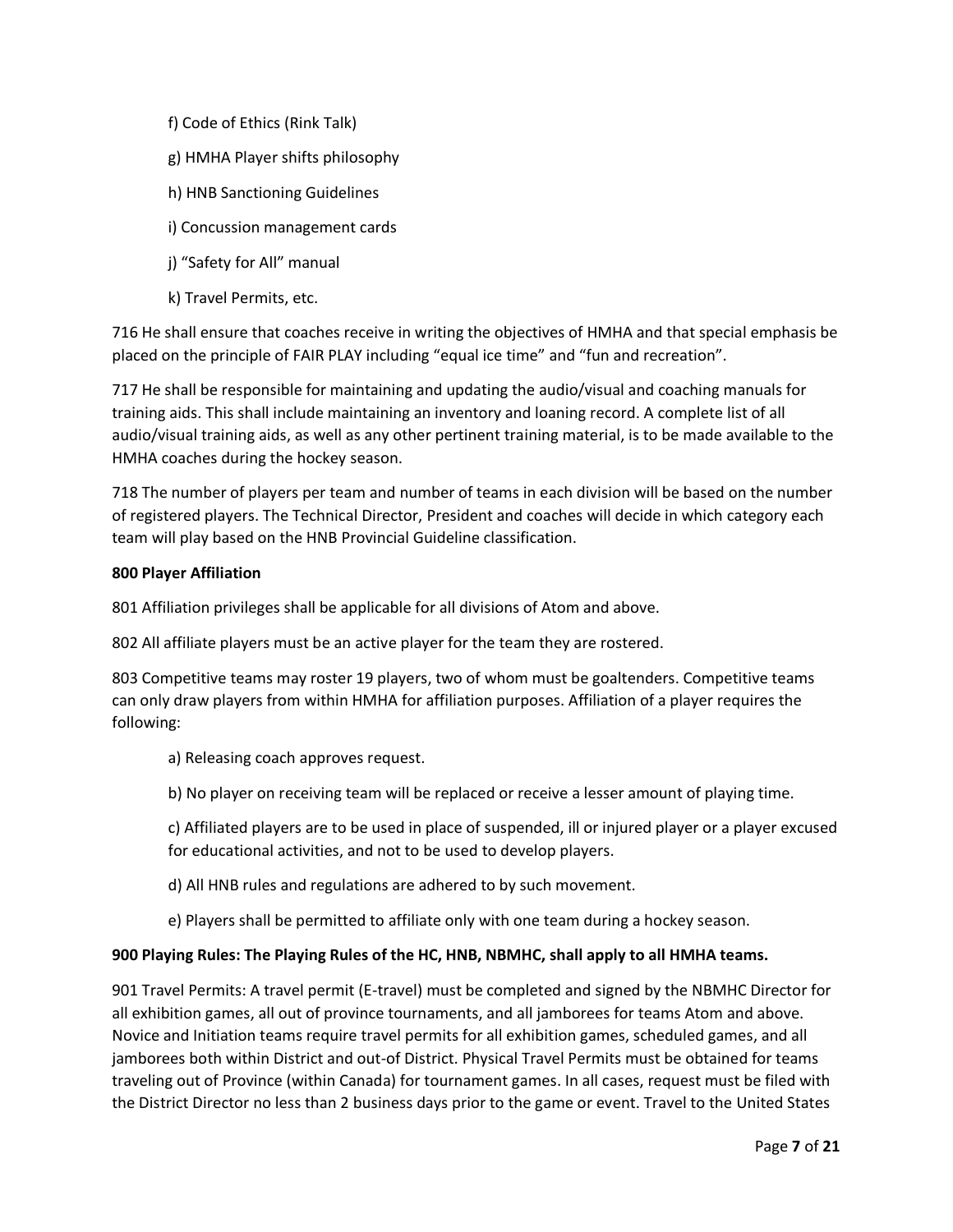must be approved, with the accompanying Travel Permit, by the HNB office. Travel to European countries must be approved, with the accompanying Travel Permit, by the HC office. A minimum 6 month suspension will be given to a coach, manager, or team official for playing without a proper Travel Permit.

#### **1000 Director for Public Relations**

1001 The Director for Public Relations shall be responsible for all HMHA advertising and publicity through various methods such as, the media, social media, signs, fliers, and logo emblazoned souvenirs, etc.

1002 He shall prepare monthly reports and present them at the Board of Directors meetings.

#### **1100 Director of Officials (Referee in Chief)**

1101 The Referee in Chief shall select, appoint and supervise on and off-ice officials for all levels of minor hockey.

1102 He shall organize and direct the recruiting and training of officials.

1103 He shall supervise or conduct the evaluation of officials' performances and assist in ongoing training as required.

1104 He shall negotiate rates of fees of officials.

1105 He shall ensure that games sheets for all games played in Hampton Community Center are emailed to statistician and incident reports are sent to appropriate authorities within 48 hrs of games played and 24 hrs for Match, Gross and Code of Conduct infractions.

1106 He shall serve as member of Executive Board of HMHA as Chief Executive officer of officials and carry out responsibilities as set out in the constitution of HMHA.

1107 He shall participate on appointment as a member of the Discipline Committee.

1108 He shall supervise and follow up, by seeing officials are conducting themselves appropriately and initiate disciplinary actions including fines as required.

1109 He shall communicate rules changes to Technical Director, coordinators and coaches.

1110 He shall maintain that referee scheduler is assigning appropriate officials for all levels of play.

1111 He shall work in consultation with other Referee-In-Chiefs in District 5 as a member of NBHOA.

1112 He shall liaise with the HNB to insure that all technical aspects, rules and regulations are communicated to HMHA members.

1113 The Referee Scheduler shall prepare assignment sheets on a weekly basis, by calling and confirming referees, linesman and timekeepers for each game.

1114 He shall ensure that payroll sheets are sent to the treasurer bi-weekly and allocated accordingly.

1115 He shall provide rotation of officials as well as maintain that qualified officials are being utilized for the games that are assigned as is designated by association, Referee-In- Chief and scheduler.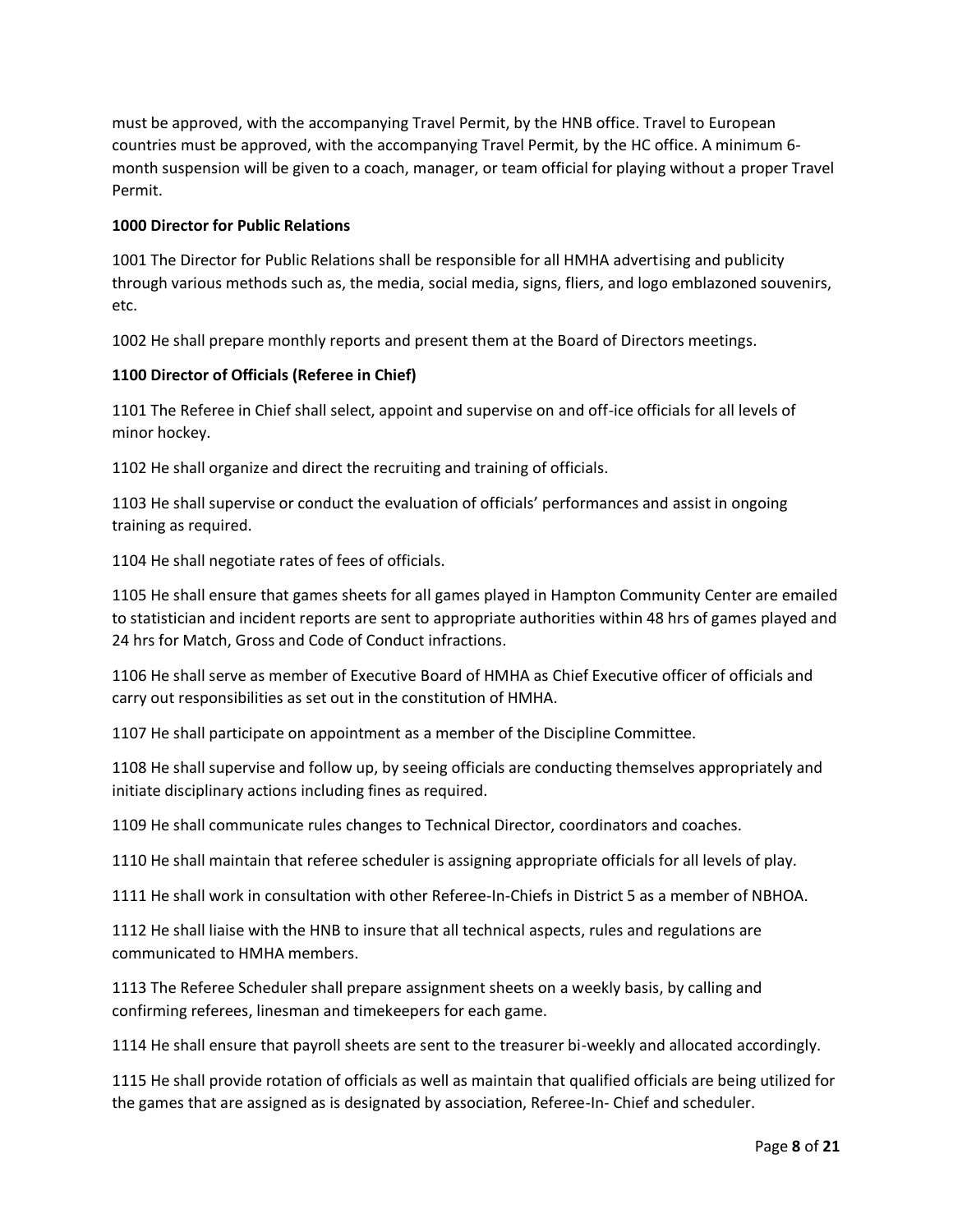1116 He shall maintain completed assignment for payroll and keep a record of calls to referees, linesman, timekeepers accepting and refusing assignments.

1117 He shall act as a liaison with ice scheduler to ensure proper games, dates, and times.

#### **1200 Officials**

1201 The official shall prepare for game responsibilities by becoming knowledgeable of the rules of hockey and guidelines of conduct of NBHOC and HMHA.

1202 He shall carry out these guidelines as they apply to behavior both on and off ice, proper dress, and appearance.

1203 He shall develop his qualifications by attending upgrading clinics.

1204 He shall see that teams are ready for games, with proper equipment, and a coach of suitable maturity in each box.

1205 He shall apply rules firmly and fairly, so neither team has any advantage because of the calls.

1206 He shall make sure that proper records are kept, and reports of serious infractions are turned over to proper authorities.

1207 He shall, if a referee, supervise the work of minor officials at the games.

1208 He shall avoid controversial discussions with players, coaches or other officials.

1209 The referee shall see that Game Report is properly completed and signed and deposited in the designated location.

1210 He shall allow practice and/or warm up time as designated for the particular Division, and start the game promptly thereafter. Establish period lengths and use of stop time, following guidelines provided by the Director of Officials and to make maximum use of ice time without overrunning the time slot.

#### **1300 Team Sponsors**

1301 Under the terms of HMHA constitution, team sponsors may be actively sought, for the purpose of helping to pay generally, the costs of running the team.

1302 Sponsorships MAY be accepted from all businesses, groups and establishments willing, whether in or out of the area.

1303 A sponsor may receive for his efforts:

- a) A receipt
- b) A thank you letter from the team
- c) A team picture on a plaque if requested
- d) His team or logo on the back of team sweaters

#### **1400 Team Officials**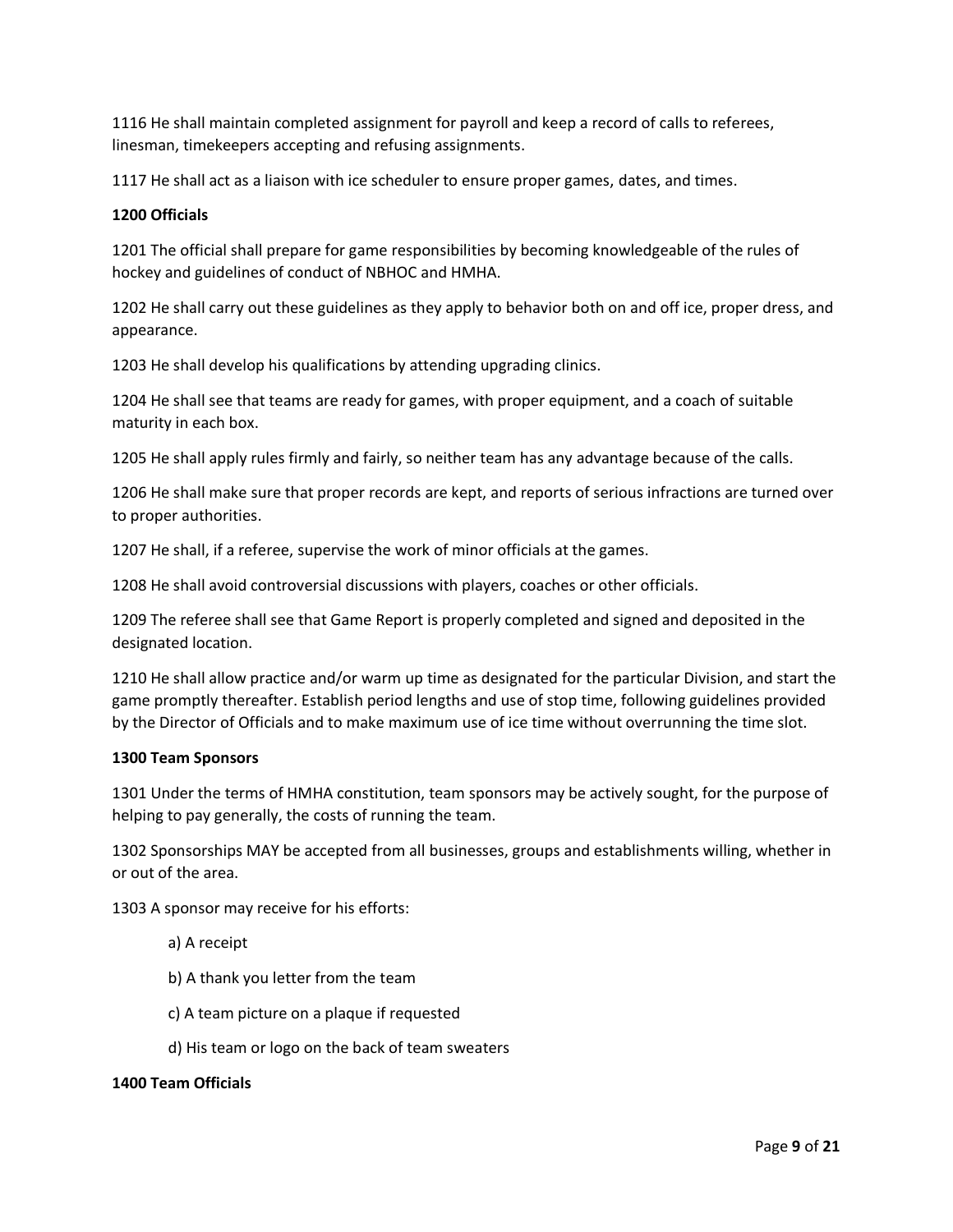1401 The Coach:

1. The coach shall be appointed to a team by the HMHA Coach Selection Committee.

2. All minor hockey instructors involved in instructing children, must be certified by December 15th of the current season. All coaches/assistant coaches are required to undergo a vulnerable person check and to be renewed every 2 years.

3. All coaches/assistant coaches are required to attend a speakout workshop.

4. He shall attend all coaches meetings or send another of his team officials so that his team is represented and kept informed in the business of HMHA.

5. He should start the season with a parents' meeting, prepared with a planned program which includes exhibition games, tournaments, extra practices, finance program including parents financial and fundraising responsibility, scope of skill and game training, etc. The program should be in line with the division and level of play.

6. He shall, on an on-going basis, attempt to the best of his ability, to teach the basics and intricacies of hockey through drills and practices, commensurate with the division and level of play of the children involved.

7. He shall, on an on-going basis, attempt to the best of his ability, teach the individual skills necessary to play the game and raise each player's skill level to an acceptable degree over the course of the season.

8. The coach carries the name of the HMHA and it is his responsibility to set an example, to see that his officials, players and parents act responsibly and show good citizenship and sportsmanship at all times whenever representing the HMHA during any team function.

9. He shall obtain a key to the dressing room and shall monitor the condition of room and report any damage to the arena staff until such time as last player has left the room.

10. He shall ensure the game sheets are filled out for each game.

11. The coach should:

a) Always remember that he is dealing with children and his example should be a solid standard of leadership, whether on the bench, the ice, the dressing room, etc.

b) He should be fair to one and all

c) He should never swear in their presence

d) He should never yell at them or demean them in any way

e) He should offer encouragement as well as constructive criticism

f) He should not criticize the referees

g) He shall give all players equal time in practices and in games

h) He should show up early for team activities and be fully prepared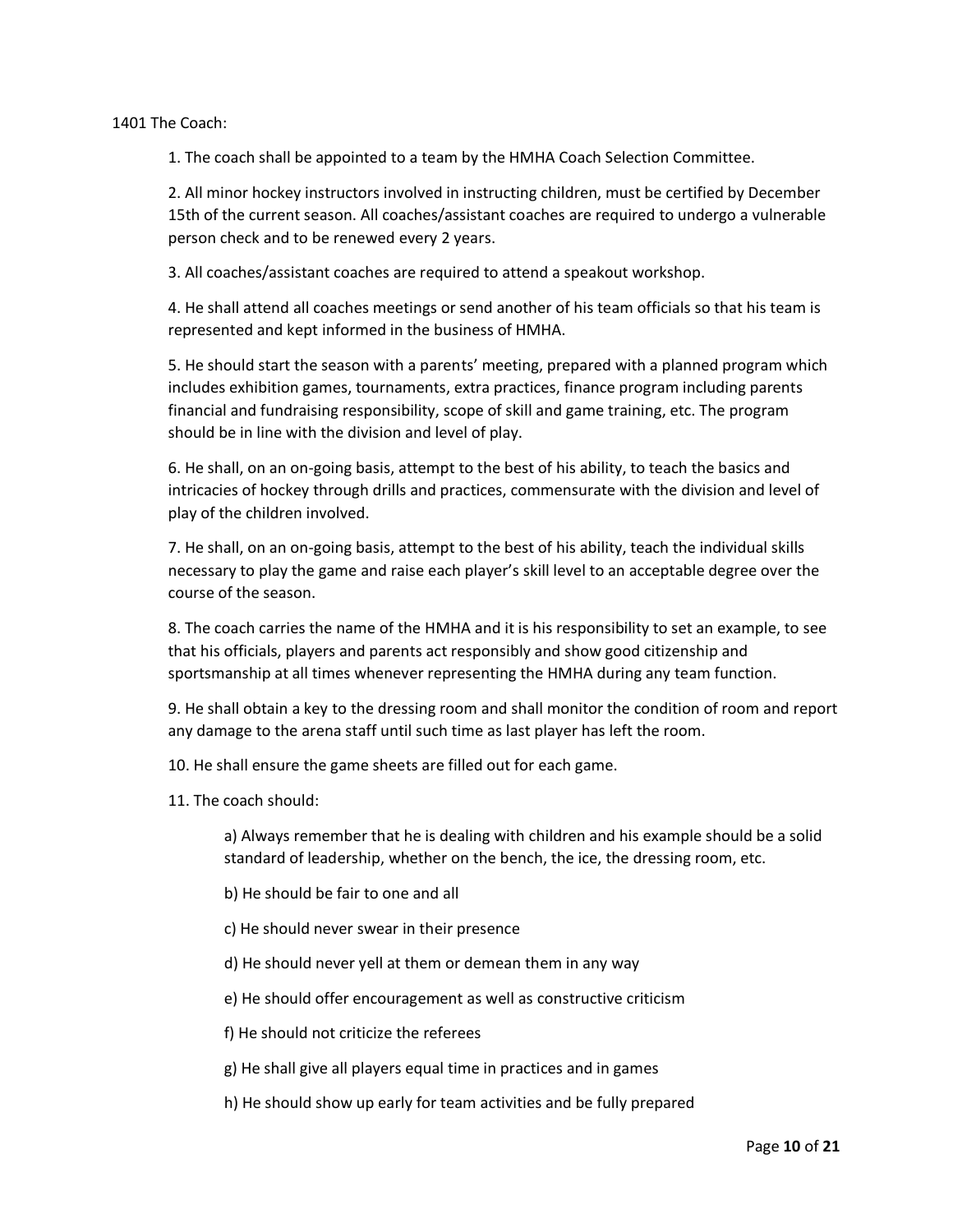i) He should demand that the players give promptness, attention and effort It is a coach's responsibility to know the playing rules and therefore if a player receives a penalty during a game that calls for a suspension and/or a hearing, the coach is responsible for sitting the player out and contacting the necessary authorities for further action. Failure of the coach to do this could result in further suspension for the player, the coach or the team and unnecessary loss of points in league, playoff or tournament standings

1402 The Manager/Assistant Coach:

1. The assistant coach shall apply and be appointed by the HMHA Executive.

2. He shall assist the coach in all aspects of handling the team and in the absence of the coach shall be responsible for the team and therefore subject to all the rules and duties of a coach.

3. The team manager shall be recommended by the coach and appointed by the HMHA Executive.

4. Under the direction of the coach, he shall be responsible for all team activities off the ice, the administration, meetings, finances, tournaments, ice times and for enforcing in conjunction with the coach, Section 505, paragraphs F and G of the HMHA Operations Manual, and to report immediately to the Equipment Manager and the Executive of HMHA any infractions. Please note this applies to all goalie gear as well.

5. He shall maintain records and accounts and prepare reports and publications for the benefit of the parents and for the coach to present at coaches meetings.

6. He shall maintain in his records:

- a. HNB Injury Forms
- b. Copies of HMHA official team roster
- c. Copies of game sheet from all games played
- d. Player medical forms
- e. Copies of all travel permits

7. He shall be responsible for obtaining all travel permits and documents as required, from the necessary agencies.

8. He shall obtain a key to the dressing room and shall monitor the condition of room and report any damage to the arena staff until such time as the last player has left the room.

9. He shall ensure the game sheets are filled out for each game.

10. He shall notify the Referee Scheduler of requirements to ensure the proper officials and referees are on hand for each exhibition game.

11. When a player is injured to the extent that he or she requires medical treatment, and in the absence of the parents or guardians, he shall see that such is obtained without delay. The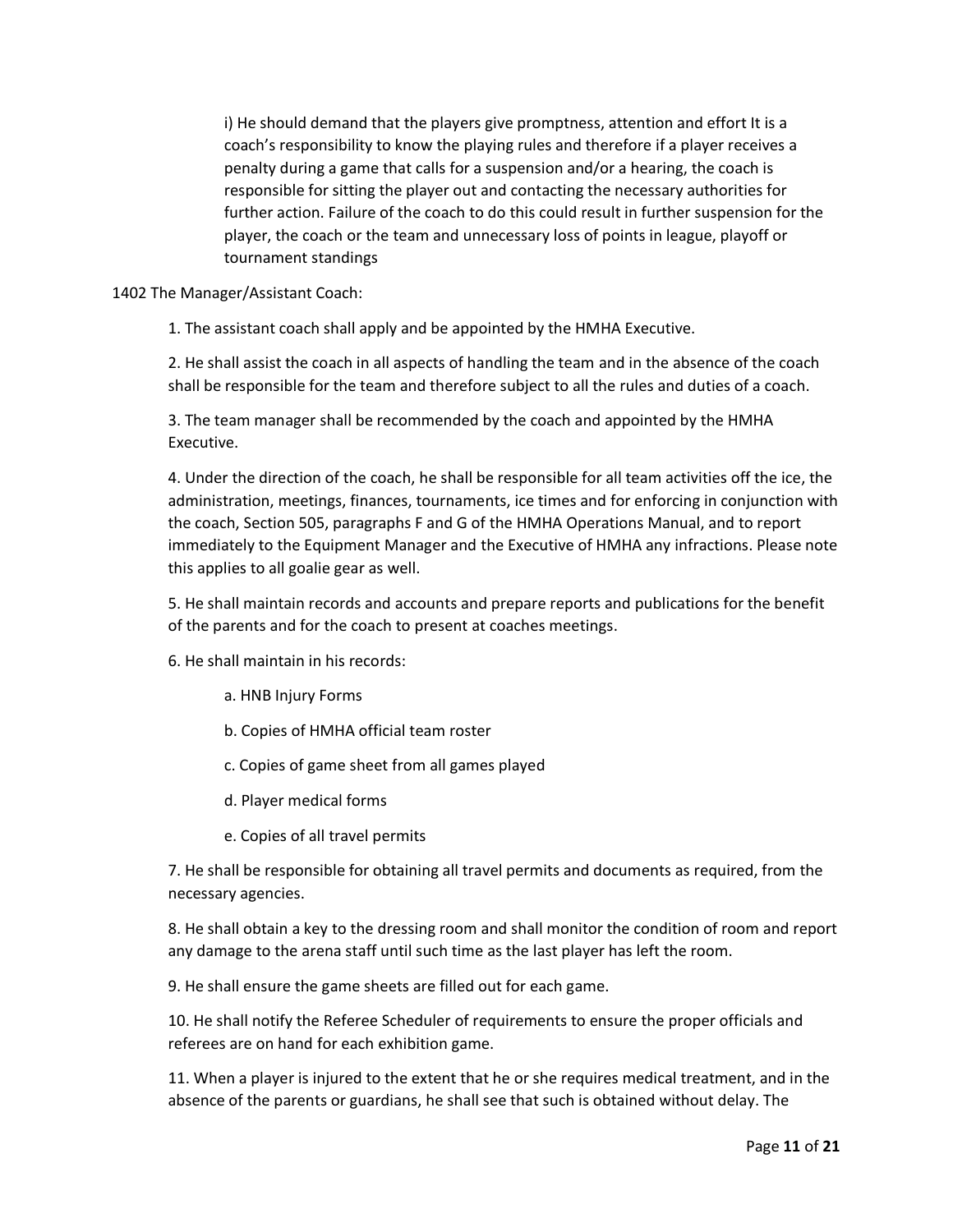parents or guardians of the injured players should be notified immediately and he will provide them with an HC injury form.

1403 The Hockey Safety Person (HSP):

1. The HSP shall be recommended by the coach and appointed by the HMHA Executive.

2. All teams playing in the NBMHC are required to have an officially qualified HSP in the arena at all times. This function may be done by one of the other officials.

3. The HSP course is an official Hockey Canada Safety Program and is designed to play an important role in improving the quality of play for all hockey participants.

4. HSP is responsible for providing the risk management safety tools and information to allow them to implement effective injury prevention and risk management programs where safety is the first priority at all times.

5. HSP is to supervise safety and assist injured players and assess if an ambulance is required.

#### **1500 Minor Officials**

1501 Timekeeper/Scorekeeper:

1. He shall perform the duties of the Timekeeper, Scorekeeper and the Penalty Box Guard.

2. He shall be able to recognize the hand signals of the referee and the linesmen.

3. He shall keep the time served by each penalized player and upon request inform the player as to the unfinished time of his penalty.

4. If a player leaves the penalty bench before his time has expired, he shall note the time and notify the referee, who will stop the play as soon as possible. He shall also ensure the player returns to the ice in a proper manner after a penalty has expired.

5. He shall record the time of the start and finish of each game and all actual playing time during the game.

6. He shall signal to the referee, at the end of each period, each overtime period and the end of the game.

7. In any dispute regarding time, the matter shall be referred to the referee and his (the referee's) decision is final.

8. He shall stop the clock only on the referee's whistle and automatically at the end of the period.

9. He must have knowledge of the rules and his duties.

10. He must understand the coincidental, major, misconduct and delayed penalty situations and the order in which penalized players return to the ice.

11. He shall obtain a completed and signed game sheet from the team officials and ensure it is filled out correctly.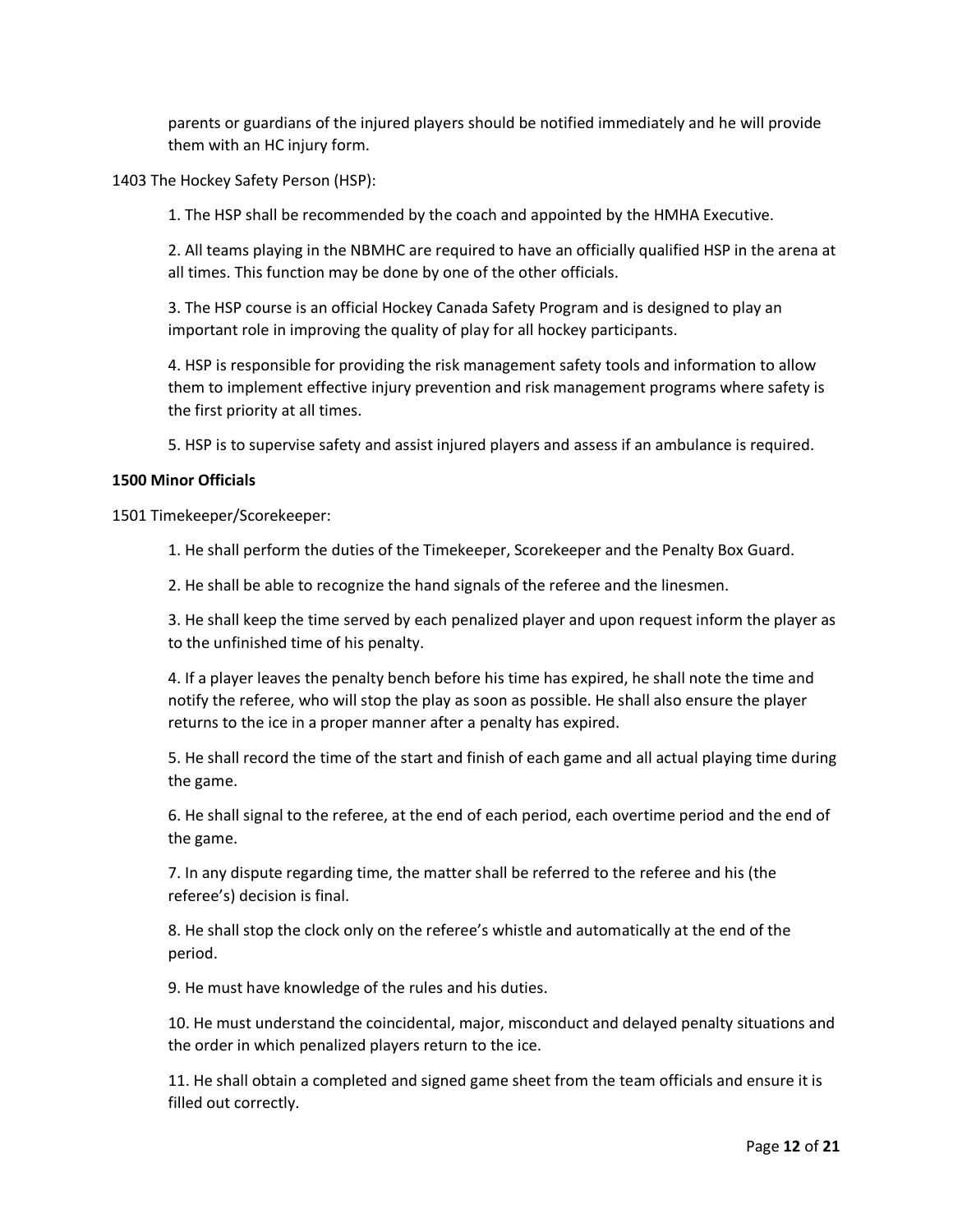12. He shall enter on the game sheet a correct record of the goals scored, by whom, and to who assists, if any, are to be credited.

13. He shall record all penalties assessed, stating the names and numbers of penalized players, the duration of each penalty, the infraction, and the time the penalty was assessed.

14. He shall record the numbers of the players on the ice when the goaltender is assessed a penalty so that the referee can ensure he has a correct player to serve the penalty for the goaltender.

15. He shall advise the referee when the same player has received his second or third major penalty during the same game. He shall also notify the referee when the same player has received his 4th penalty.

16. He shall assist the referee by noting the numbers of the players involved in incidents and give them to the referees only if he requests.

17. At the end of the game, he shall ensure the game sheet is completed, signed by the scorekeeper, himself and the referees and distribute copies as required to the referee, the coaches and the home team manager for delivery to the league office.

#### **1600 General Rules of Operation, Conduct and Discipline**

1601 All players shall generally play a regular shift.

1602 Players are not allowed on the ice until the rink staff have left and closed the doors.

1603 No player is permitted outside of the dressing rooms with skates on before scheduled ice time.

1604 No player is permitted on the ice during a practice or game without a complete required set of CSA approved equipment.

1605 During a game, players on the bench must keep their equipment on at all times.

1606 Referees shall not allow a player to continue if he is found to be wearing faulty or non-CSA approved equipment.

1607 A player will not be covered by HC insurance program if injured and found not to be wearing CSA approved equipment.

1608 Helmets that are painted are illegal and dangerous and will not be allowed. Helmets cannot display unapproved CSA stickers.

1609 Players who are unable to control their temper on or off the ice shall be given special attention by the team officials. In problem cases, the Discipline Committee should be notified.

1610 Team officials have the authority to hand out suspensions, or game ejections, etc., not to exceed one game. In problem cases, the Discipline Committee shall be notified and more appropriate measures may be considered.

1611 Obscene, or profane language or gestures shall NOT be used AT ANY TIME by the players, team officials or any member of the HMHA.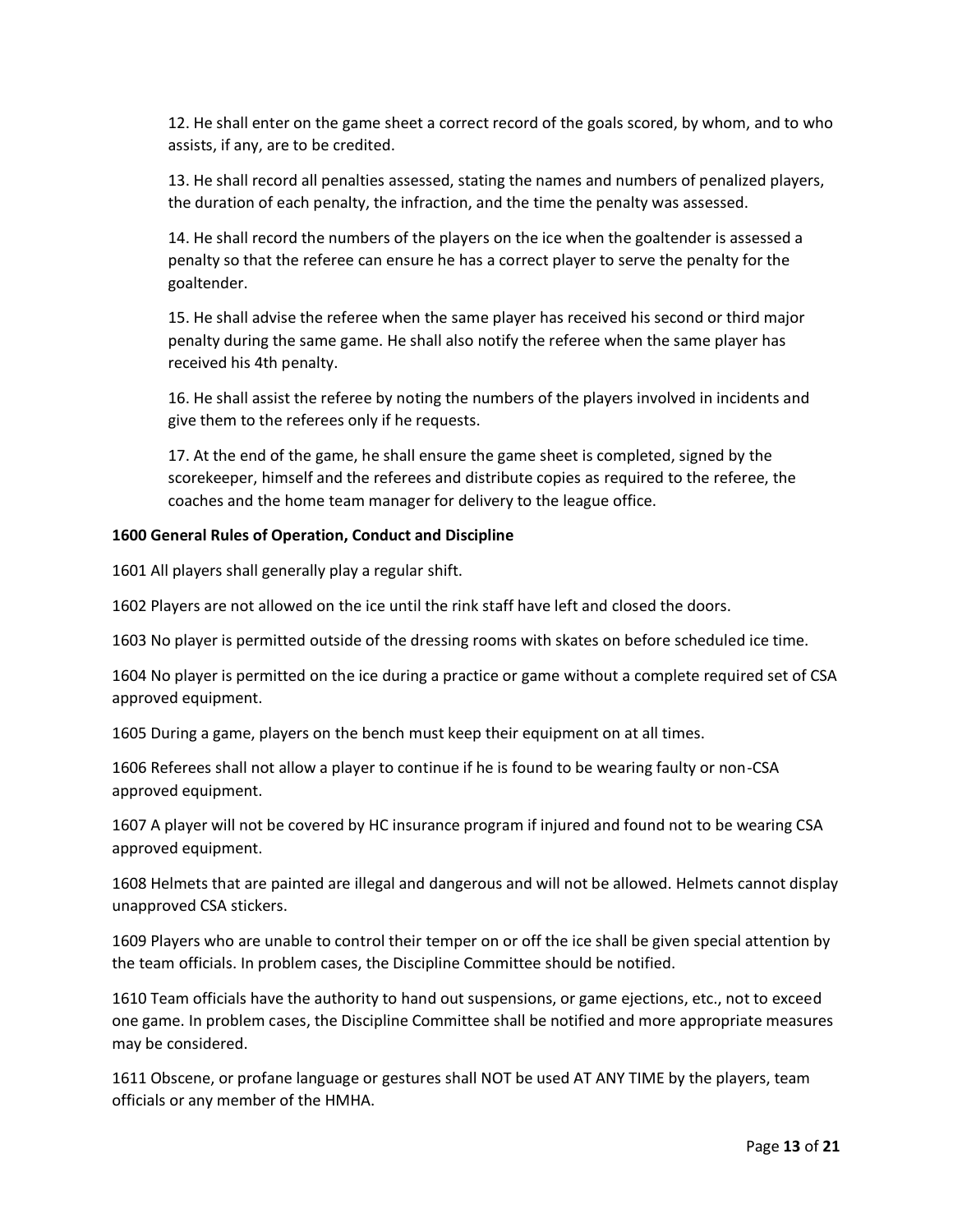1612 In accordance with HMHA constitution Article 5.5, and subsequently Bylaw 1.6, anyone whether official, player, parent or member may be removed from participation in HMHA functions, by suspension from the Association, by the HMHA Executive if such action is deemed necessary and in the best interest of all concerned.

1613 Players are expected, by virtue of their membership, to attend all team functions, practices and games, at the time specified by the coach, unless otherwise excused or prior arrangement with the coach.

1614 If, in the opinion of any one team official, co-ordinator, or member of the executive, a player at a game or practice, appears to be under the influence of alcohol or drugs, the player will not be allowed to participate. Team officials will contact the parents or guardians and request that they pick up their son or daughter. The player shall immediately be suspended by the team official from playing with the team until such time as the HMHA Discipline Committee has considered what action should be taken in the interest of all concerned. A complete written report is to be submitted to the team official by the Discipline Committee.

1615 A similar provision to 1714 applies to team officials and HMHA members.

1616 Suspended team officials shall not be permitted in or around the player's bench or dressing room one-hour prior, during or after the game.

1617 As per HNB guidelines, any helpers under the age of 16 must be dressed in full gear.

#### **1700 Membership**

1701 Rules for membership shall follow those set out in the HNB/NBMHC Constitution under Rules and Regulations. These Rules shall complement but not conflict with those of the HNB/NBMHC.

1702 Players shall not be registered after noon on January 10. Players may be registered up to noon on February 10th only where the player concerned has moved in to this area and is transferring form another association. The membership must be accompanied with proof of residency if the player has moved here from outside the HMHA area.

1703 The numbers of players per team shall be in accordance with NBMHL rules and regulations.

a. A minimum of 12 players, one of which must be a goalkeeper shall be registered prior to the initial game in the regular schedule. A team shall carry no less than 12 players and no more than 19 players, two of which must be goalkeepers. This pertains to all division in Atom and Bantam and the Midget C division.

b. Central Midget league may roster 21 players at a time but dress no more than 19 players, two of which must be goalkeepers. Goalkeepers are not to play any other position.

1704 The fees for membership shall be set annually by the HMHA Executive.

1705 Residency status shall be checked vigorously by the HMHA Registrar.

1706 When a player registers in HMHA, a portion of the fee is for personal injury and property damage insurance provided by the Hockey Canada and HNB membership. This portion of the membership fee is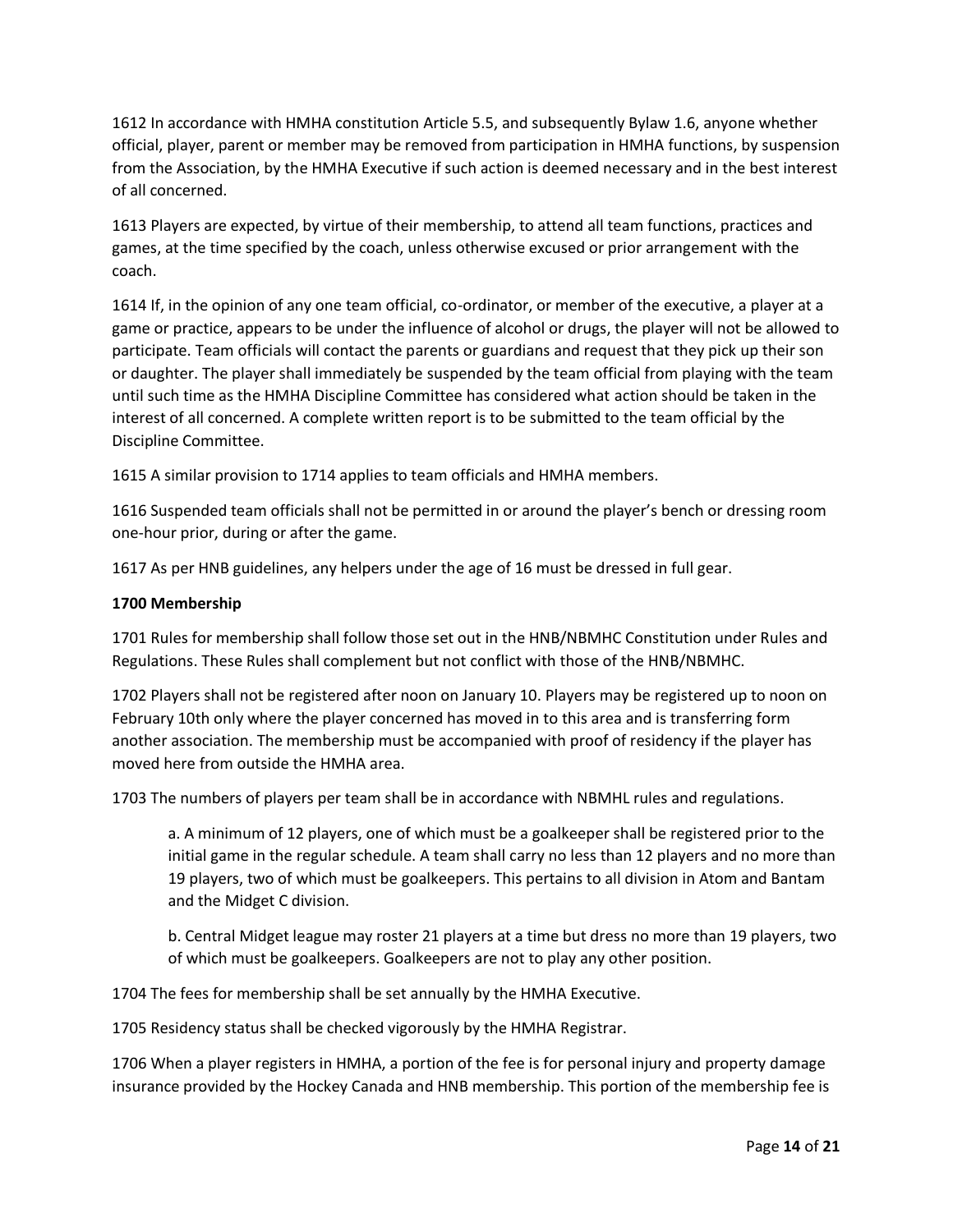non-refundable. The registration fee also includes a fee for HNB tickets, this portion in non-refundable. The remaining portion of the fee is refundable as follows:

a. One-sixth of the remaining fee is charged for each month in the program (the hockey season is six months long). A player is deemed to be in the program until such time as the coach is notified that the player will no longer be participating.

b. No refund will be issued if the player is in the program after December 31st . Example: John registers in the Atom division for the coming season at a cost of \$425, of which \$43.65 is for insurance. On December 10th, John advises his coach that he no longer wishes to participate and a refund is requested. The refund will be:  $(\frac{2425}{543.65})/(1/6 \times 3) = 1/30$  (Membership fee – nonrefundable insurance fee)/(one sixth x #months remaining in season).

c. All requests for refund will be forwarded to the Registrar. The Registrar's decision is final.

d. The Registrar will request the Treasurer to issue a refund.

e. The Treasurer will ensure that all equipment has been returned before the refund is issued.

f. Players will not be permitted to continue playing hockey if full payment is not made by October 31st of the current year and processed by November 15th of the current year.

1707 Individuals, parents or guardians shall be made fully aware at the time of membership what it is the membership fees pay for. They shall be informed that coaches and managers are expected to plan for extra activities such as tournaments, practices and exhibition games and social activities which the individuals or parents are expected to pay for (Refer to 2500 for details)

1708 All players playing in DOC, Crossovers and Provincials must have attended 50% of their total number of practices and played 50% of games played by the team in which the player was eligible to play in that league's regular season. If a player is not able to play hockey due to a medical problems and has a signed medical note from their primary healthcare provider, the game/practice he has missed will not be counted towards the 50% allotment that applies before he is allowed to play in a leagues playoff games.

#### **1800 RULES DUTIES & REGULATIONS Coach Selection**

1801 Applicants to fill coaching positions in the upcoming year will be requested, through advertising in the various media or on an ongoing basis starting at the end of the current playing year.

1802 Coaches applications and Criminal Check forms will be available at the time of registration or from any member of HMHA Executive.

1803 A committee of elected members by the Executive and Coordinators, in accordance with the HMHA constitution and bylaws, shall be convened under the chairmanship of the Director of Technical Services to conduct interviews and consider applicants for competitive level hockey coaches.

#### **1900 RULES DUTIES & REGULATIONS Team Selection Process**

1901 The Evaluation and Team Selection Committee will be selected prior to Player Evaluations.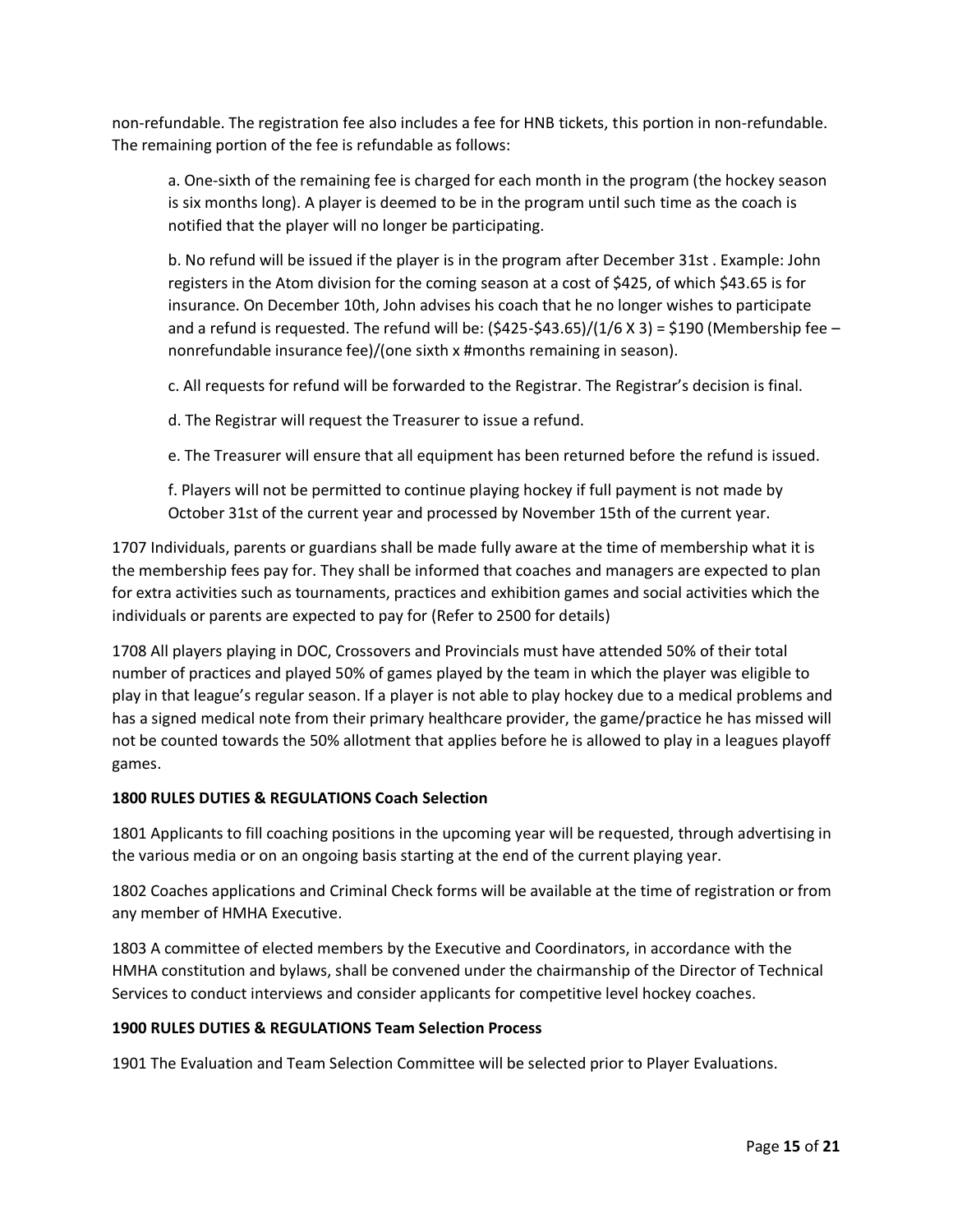1902 The structure of the team selection process (player evaluation) shall be approved by the HMHA Executive.

1903 A summary of the player evaluation process document will be made available to all parents or guardians at membership.

1904 The executive shall review and adopt the player evaluation forms.

1905 The Ice Scheduler will be informed on how many ice times will be required for player evaluation.

1906 The Technical Director will, before the first scheduled player evaluation ice time, schedule a meeting with the President, Vice President and Coordinators to clearly define the evaluation process, the role each person plays, and gather input and support from all present. Enforcing the philosophy that "once chosen, the player remains on the team".

1907 The Technical Director ensures coaches are aware of how players are notified of player cuts. For the final cuts players from:

a. Atom to Peewee, players should be notified in person or by phone.

b. Bantam and Midget, players are to be notified in person.

1908 All players first evaluation time will be posted at the Hampton Arena and on the HMHA website.

1909 All players will be scheduled for 2 - 3 hours of ice for player evaluations prior to coach selection.

1910 The purpose of the selection process is to separate the players into teams, according to their ability, which will play at the correct and various levels of a division (age group).

1911 Players shall be evaluated for their own benefit including those trying out for competitive teams.

1912 Competitive coaches will be formally selected after the initial 2 – 3 hours of evaluation. An additional 2 hours of ice time will be provided in conjunction with the evaluation process. This is for coaches to evaluate players in their division.

1913 The HMHA may form none, one or more competitive teams in each division of hockey based on HNB guidelines.

1914 The number of levels in a division, by HNB rules, is decided by the total number of teams, depending on the number of players registered in the HMHA for that division.

1915 The Board of Directors will establish a standard of equal number of players per team for all teams in the division.

1916 The evaluation and team selection committee will provide the Executive with a list of all teams coaches.

#### **2000 RULES DUTIES & REGULATIONS Player Grouping (Team Selection Process)**

2001 Notice of pre-season player evaluations will be posted at the Hampton arena, website and social media. Pre-season player evaluations are to start no sooner than approximately one month before the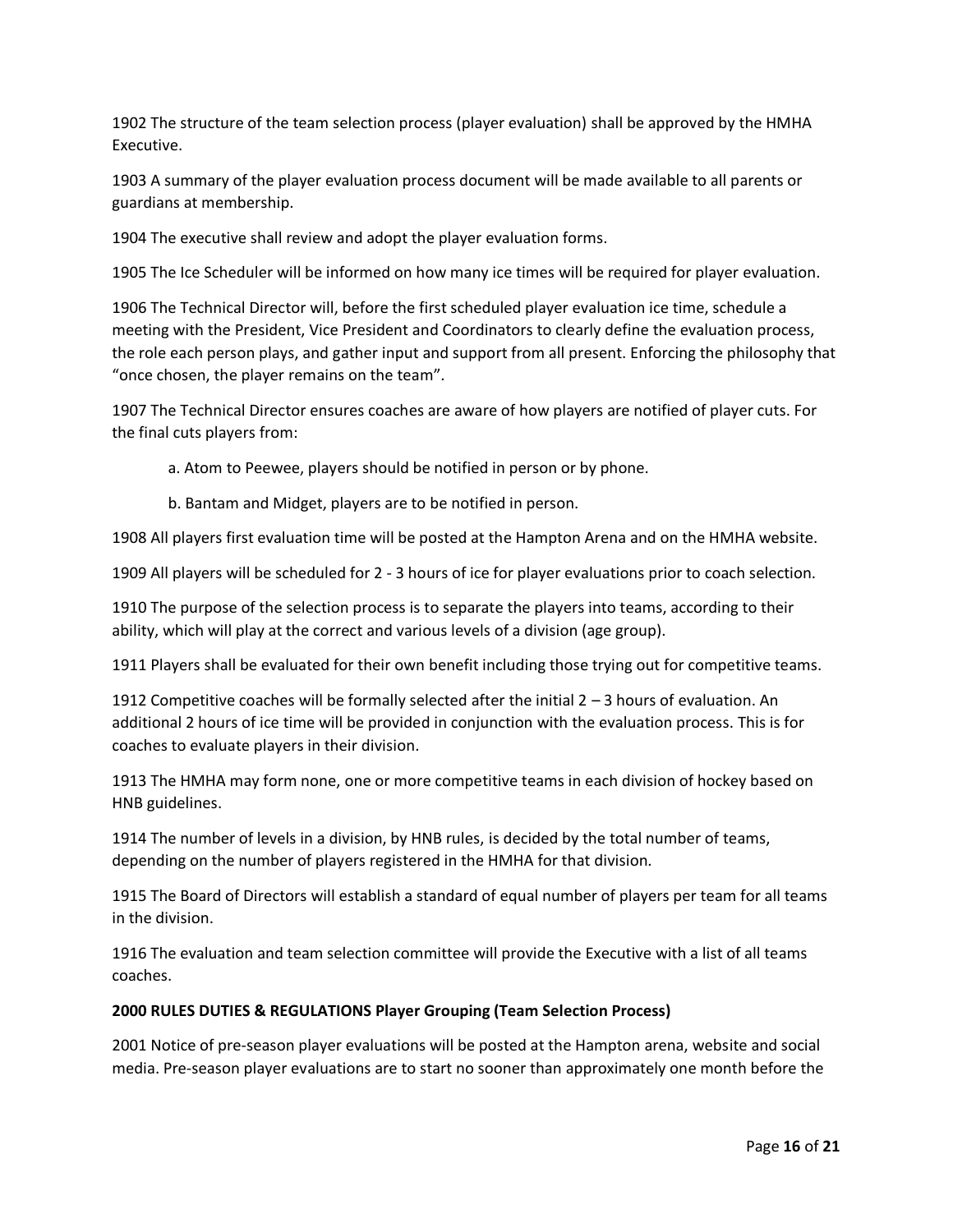start of regular ice time. A minimal fee in addition to membership will be charged for players who participate in player evaluations.

2002 The number of players on each team will be determined by membership numbers in each division.

2003 Player evaluations should be conducted through a series of drills by an individual (s) appointed by HMHA executive. Evaluators will evaluate using a player evaluation scoring system.

2004 Each player must have at least three hours of evaluation before Competitive team cuts are made.

2005 When evaluations are complete their sheets will be stored by the Technical Director and remain confidential. Actual ratings will never be made public, but the coach is required to inform any player or parent why the player is reassigned if they so request.

2006 Evaluation forms will follow a player until all players are assigned and all teams are balanced.

2007 The evaluation and Team selection committee should then select what they consider to be the top players and the best of the goaltenders leaving the remainder to the Competitive C division.

2008 The competitive C teams would then separate to practice and continue player observations.

2009 The Evaluation and Team Selection committee will monitor player evaluations to ensure the process is being followed.

2010 All teams excluding Midget should be set by no later than end of the third week of October.

2011 Exceptions to this would come from circumstances such as replacing players leaving the area, dropping out of minor hockey for injury or other reasons.

2012 In the meantime, the Competitive coaches should be observing the competitive c league practices and games to ensure that a potential player has not been overlooked. Such players could be brought up and tried out during exhibition games and practices prior to the start of league play, or, even later if a late bloomer is discovered.

2013 After the end of the third week of October, the Competitive coach can sign affiliates from competitive C teams in same division or a second year players from the Competitive C team in the lower division in times of need within the guidelines of this section. The competitive C coaches must be prepared for this and assist the Competitive coach when called upon.

2014 In all cases of the call up of a player from one team to another, the coach of the player being called up must be contacted before the individual player is approached. HNB guidelines for affiliation must be followed.

2015 Each player will be assigned a numbered pinny for identification. No equipment indicating prior team affiliation should be worn (ie Socks, stickers, etc.)

2016 The Technical Director, in consultation with competitive C league Coaches, divides the remaining players into competitive league teams. Consultation with appropriate division coordinators may also be considered.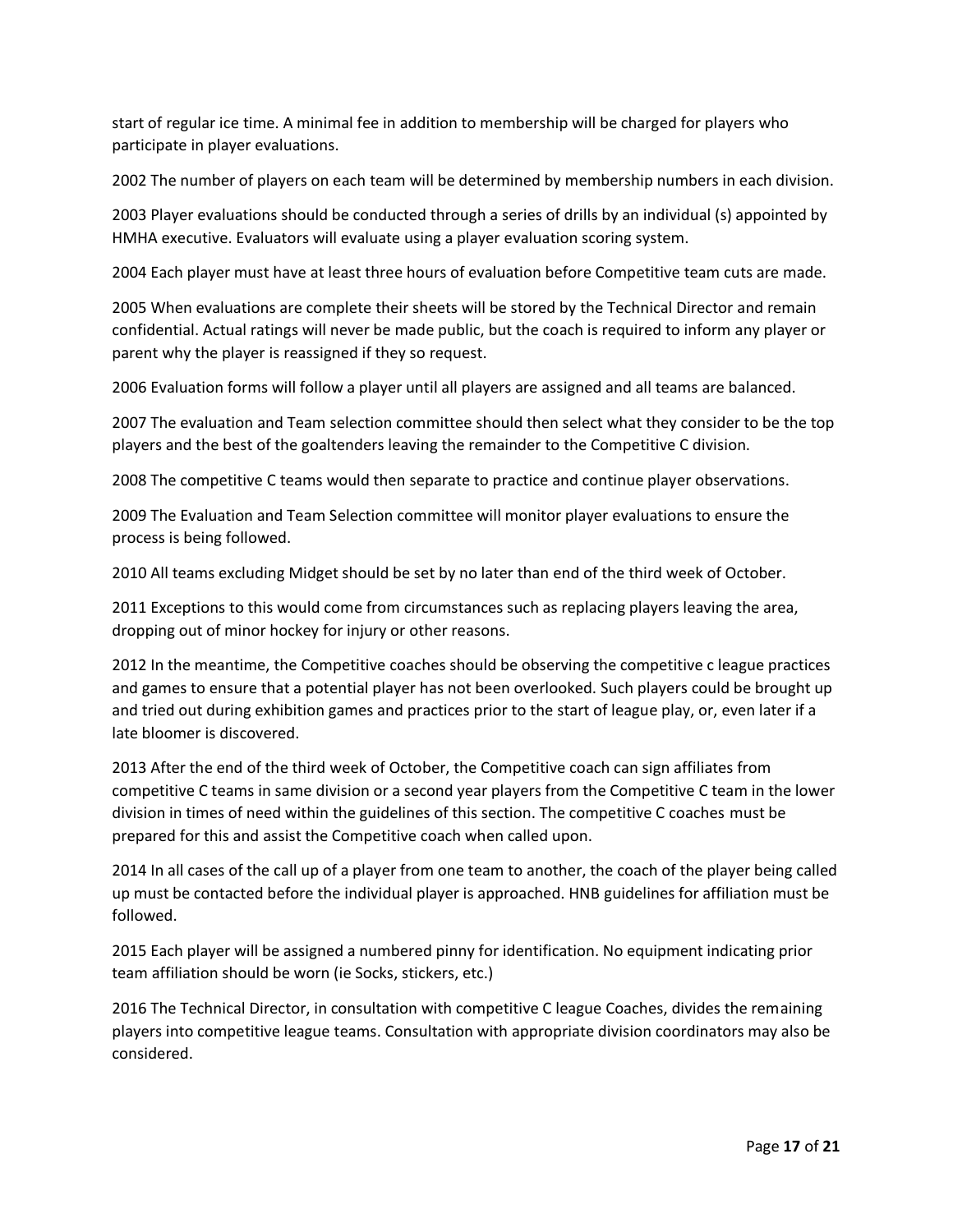2017 It is most important that, throughout the above, evaluation and team selection committee work together in a spirit of cooperation, with the objectives of having all players play at their most appropriate skill level, and that teams in each division be evenly balanced as possible.

2018 Any players entering through late membership shall be assigned to teams by the Technical Director.

#### **2100 RULES DUTIES & REGULATIONS Player Movement between Divisions**

2101 It is the intent of HMHA that all players will play in the Division as their age dictates. It is recognized that situations may arise where the best interests of the player and the Association are best met by moving the player from one division to another. These situations are assessed on an individual basis subject to the following guidelines:

1.Requests to have players moved from one division to another must be made in writing to the Technical Director prior to player evaluation by the player's parent or guardian. The request should identify the reasons for the request.

2. The Technical Director, shall forward such requests on to HNB for appropriate action

2102 Requests to have a player moved down one level to recreation must be approved by the District Director. The District Director shall use the following criteria for determining such movement:

- a) Risk and safety management
- b) Medical
- c) Compassion

2103 The upward player movement shall be available for second year players in Atom and above. Players in their second year of a division are eligible to be evaluated for player movement to the highest category team in the next division based on the HNB guidelines.

#### **2200 RULES DUTIES & REGULATIONS Tournaments (As per HNB Constitution)**

2201 All tournaments and jamborees must be sanctioned by NBMHC.

2202 The Executive Committee must approve all invitational tournaments and tours.

2203 No sanctioned tournament shall accept entries from any team that is not a registered member.

2204 All registered players participating in non-registered tournaments will be suspended indefinitely.

2205 HMHA President shall administer discipline for all Game Misconduct and lesser infractions that occur within their area of jurisdiction. He shall also administer discipline for all exhibition and Tournament games played within their jurisdiction. . All game suspensions must be communicated to HNB. Match penalties, Gross Misconducts, and Code of Ethics infractions are to be reported immediately to the District Director for action.

2206 The NBMHC Provincial Championship Guidelines' tiebreaker will be the official tie breaking rule for all tournaments sanctioned by NBMHC.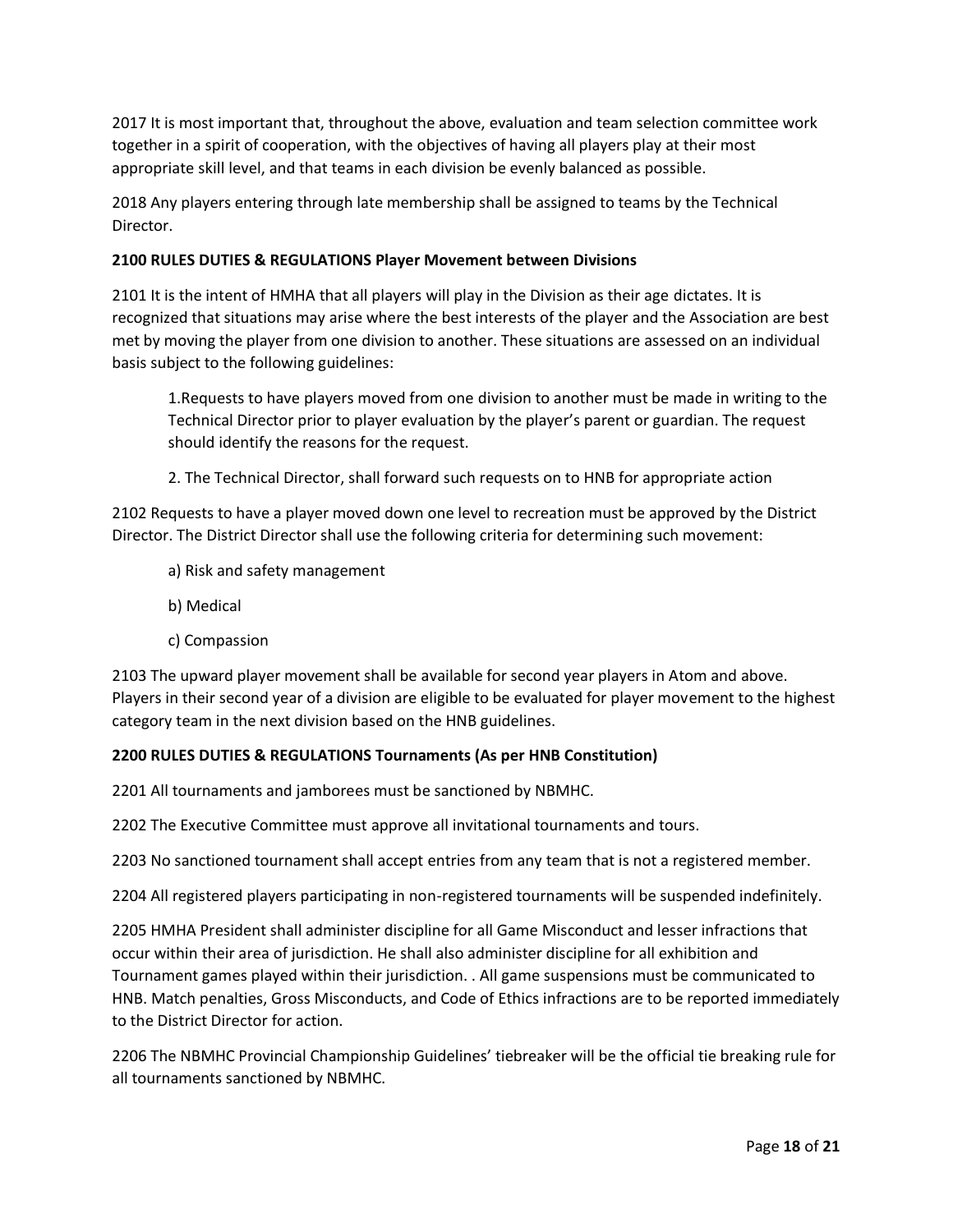2207 HMHA teams shall play a maximum of 4 tournaments per season, one of which shall be the home tournament should a division for the team exist. No more than 2 of the 4 tournaments may require overnight stay.

2208 A team whose division is represented in HMHA Tournaments are required to play in their respective tournament. Any team refusing to play will be required to submit the full registration amount of the tournament to the HMHA Tournament Coordinator by the advertised registration deadline. The HMHA team discount will be refunded to the team following the tournament as determined by the tournament Coordinator.

2209 Teams failing to adhere to Item 2308 will face disciplinary action as determined by the Executive of HMHA.

#### **2300 RULES DUTIES & REGULATIONS HMHA Ice Utilization Policy**

2301 Ice accounts for more than 80% of the annual Hampton Minor Hockey budget and its effective utilization cannot be overstated. This section outlines the Association's policy on the control and usage of ice. If a coach makes a decision not to utilize delegated ice time contact must be made to the ice scheduler so other teams may be given the opportunity to use the time slot.

#### **2400 RULES DUTIES & REGULATIONS HMHA Fund Raising Policy**

2401 This section does not apply to the Central Midget League. However the CMHT still need to report to the HMHA executive.

2402 All teams must submit two financial reports each season to the Board of HMHA, one on December 1st and a final statement by April 1st. Statements are to reflect all team income through fundraising, sponsors (sponsorship bars) and donations as well as team expenses. These statements are to reflect all monies (collected spent or as yet unspent) and must be accurate and truthful.

2403 Team funds are not to exceed the following:

- 1) maximum solicited or unsolicited monies are not to exceed \$4,000/team. Solicited monies include the following: sponsors, sponsorship bars, fundraising funds (bottle drives, grocery packing, etc.) excluding 50/50 draws at home games. All solicited monies and their related activities must be pre- approved by the Executive of HMHA;
- 2) initial parent start-up cost shall not exceed \$50 per child on that team. The \$50 parent contribution will not be considered part of the \$4,000 and is collected at time of player registration
- 3) 50/50 draws, at home games only, will not be considered part of the \$4,000 maximum. If a 50/50 raffle, or other raffle, is held outside of the team's home games this will be considered part of the solicited funds.
- 4.) Liquor draws (baskets, gift cards or product) cannot be used as a fundraiser.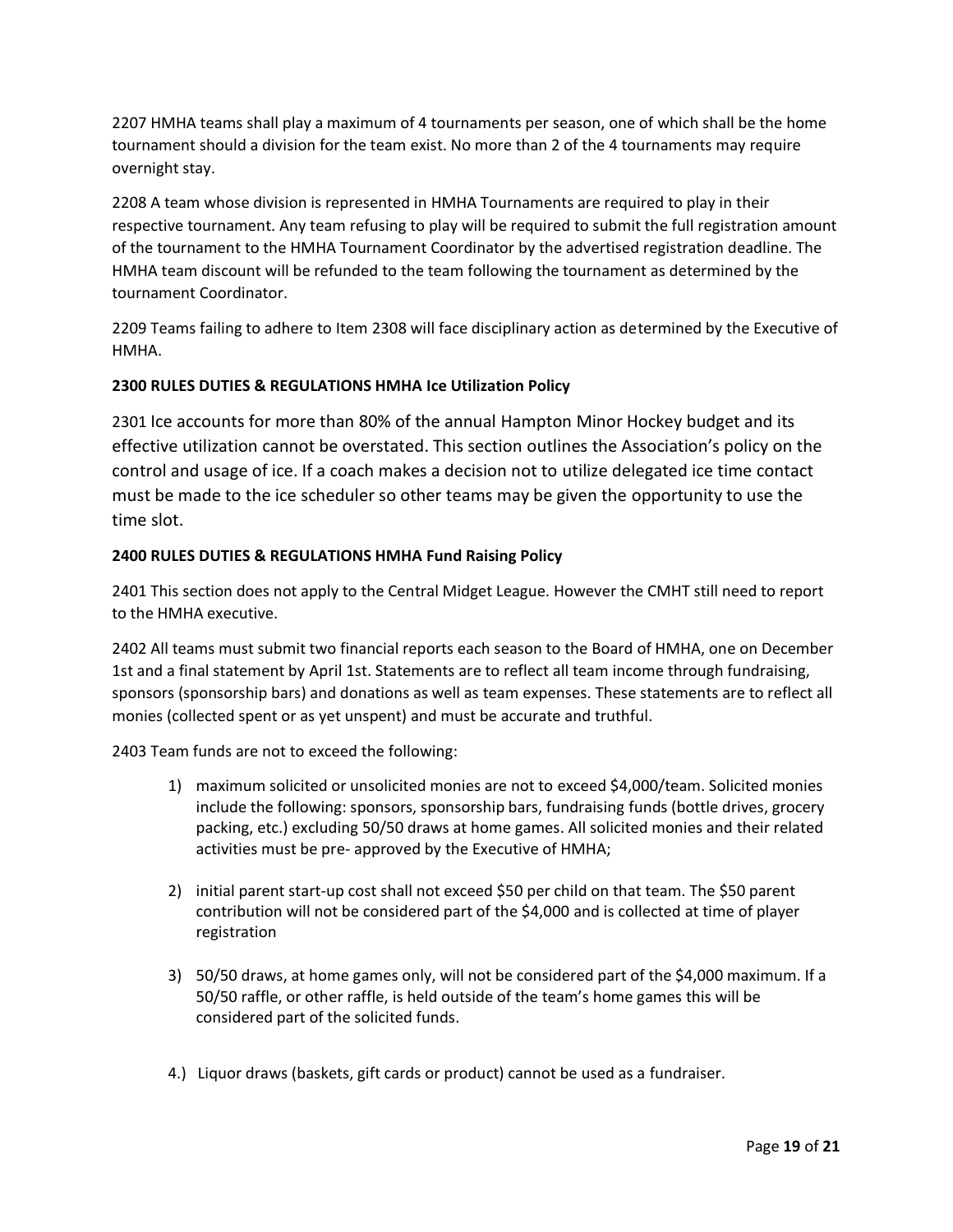2404 Teams requiring additional funds must obtain approval from the Executive of HMHA before they continue to earn, solicit or accept donations exceeding the terms expressed in 2503.

2405 Team funds are to be used solely for the benefit of the entire team. Distribution, of any type, to individuals involved with the team will not be allowed.

2406 Team finances are to be decided upon in a democratic manner at the start of the season at the first parent meeting.

2407 Teams, or members disregarding this policy will be reviewed by the Executive of HMHA. Any coach not adhering to this policy will be assessed and may be suspended at the discretion of the HMHA executive.

#### **2500 BEREAVEMENT POLICY**

2501 In the event of a death of a member of HMHA, a member being a player, a player's sibling or parent, a coach, assistant coach or manager, HSP or other bench staff, a recent past members (recent being defined within the last five years), or an immediate family member of a Board member (immediate family member being defined as a spouse, child or parent of the Board member), the Association may recognize the deceased in the following manner:

a) A card may be sent to the family on behalf of HMHA, and/or

b) A donation may be made in the deceased's memory to ProKids or another similar charity in the amount of \$50.00 with discretion oh HMHA Board members

#### **2600 RULES DUTIES & REGULATIONS Zero Tolerance Policy**

2601 The following procedure to enforce the Code of Conduct – Zero Tolerance Policy:

a) Any person whose conduct in the Hampton Community Centre is disruptive and not conducive to the well-being of the game/event may be given one warning to improve their behavior. This action can be taken by the HMHA Board Member or Tournament Organizer, staff of Hampton High School (hereinafter referred to as "designated organizer"), the referee or Arena Staff.

b) If this person continues to conduct him or herself in a disruptive behavior, the game/event will stopped by the designated organizer, referee or Arena Staff and the person will be asked to leave the arena by the designated organizer, the referee or the Arena Staff. The game/event will not resume until the person removes themselves from the facility.

c) If they refuse to leave the arena, the RCMP will be notified by the designated organizer, the referee or the Arena Staff. Arena Staff must be notified if the RCMP has been called. Note: There are no listed rules for what constitutes a person who should be removed from an arena facility. It is a judgment call by the parties listed above as to whether a person should be asked to leave. Any spectator/volunteer/official who is being harassed should bring this to the attention of the designate organizer of the event or the arena staff. The person will be spoken to and if the unacceptable conduct persists, the designated organizer or arena staff can call the police. However, it is anyone's right to call the police themselves if they feel threatened. No one (staff